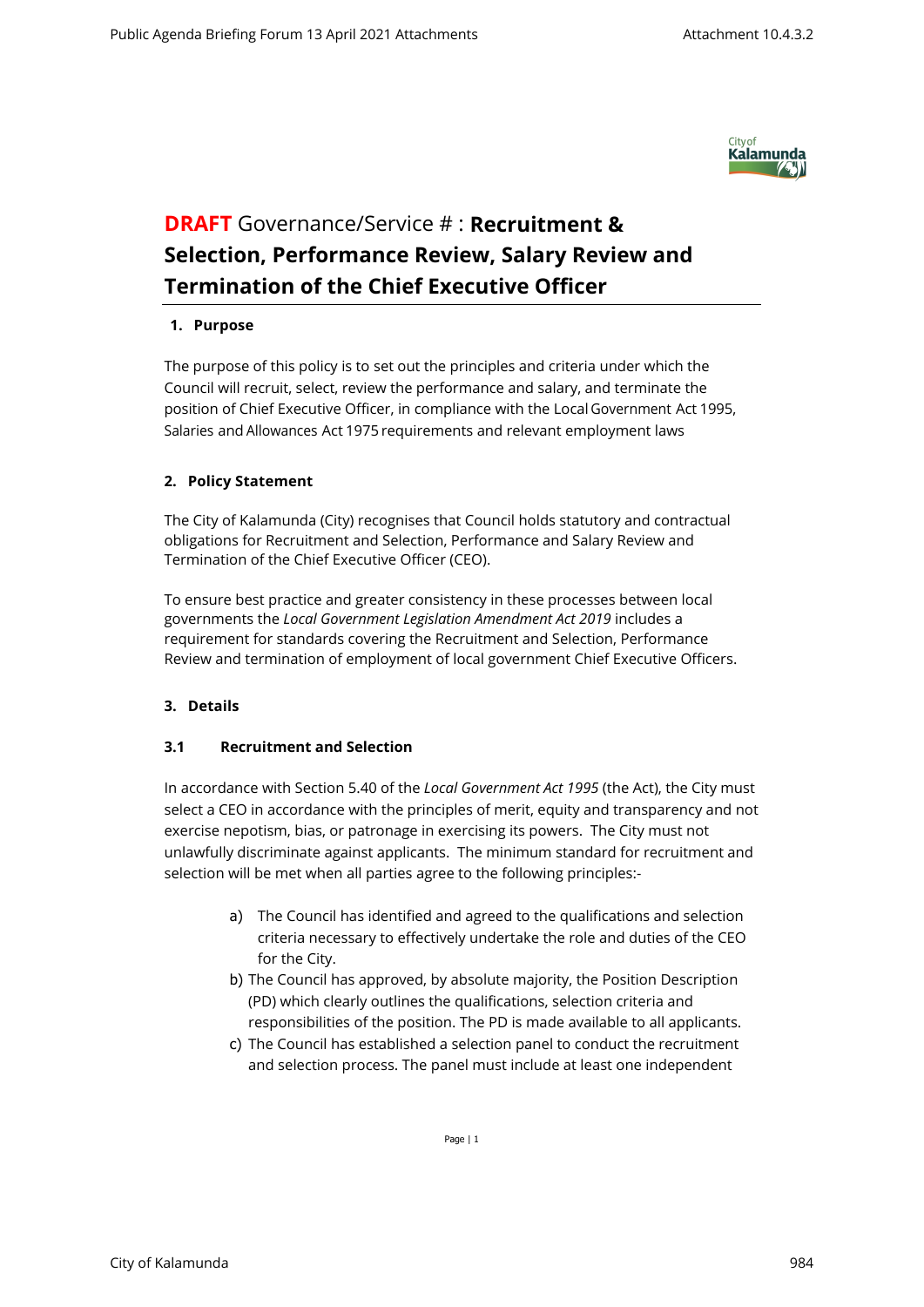

person who is not a current elected member, human resources consultant, or staff member of the local government.

- d) The Council attracts applicants through a transparent, open and competitive process (this is not necessary for vacancies of less than one year). The Council must advertise a vacancy for the position of CEO in the following manner:
	- (i) State-wide public notice of the vacancy (e.g., internet job boards);
	- (ii) Details of the remuneration and benefits offered;
	- (iii) Details of the place where applications are to be submitted;
	- (iv) The date and time the applications close;
	- (v) The duration of the proposed contract;
	- (vi) A web address where the PD can be accessed;
	- (vii) Contact details for a person who can provide further information; and
	- (viii) Any other relevant information
- e) The Council has assessed the knowledge, experience, qualifications and skills of all applicants against the selection criteria.
- f) The Council has verified the recommended applicant's work history, qualifications, referees and claims made in their job application.
- g) The appointment is merit-based, with the successful applicant assessed as clearly demonstrating how their knowledge, skills and experience meet the selection criteria.
- h) The appointment is made impartially and free from nepotism, bias or unlawful discrimination.
- i) The Council has endorsed by absolute majority the final appointment.
- j) The Council has approved the employment contract by absolute majority.
- k) The Council re-advertises the CEO position and undertakes a recruitment and selection process after each instance where a person has occupied the position for ten (10) consecutive years.

## **3.2 Selection panel and independent person**

In accordance with Section 5.40 of the Act, the City is required to establish a selection panel to conduct and facilitate the recruitment and selection process. The selection panel should be made up of elected members and must include at least one independent person. The independent person cannot be a current elected member, human resources consultant, or staff member of the local government. Examples of who the independent person could be include:-

- a) Former elected members or staff members of the Council;
- b) Former elected members or staff members of another Council;
- c) A prominent or highly regarded member of the community; or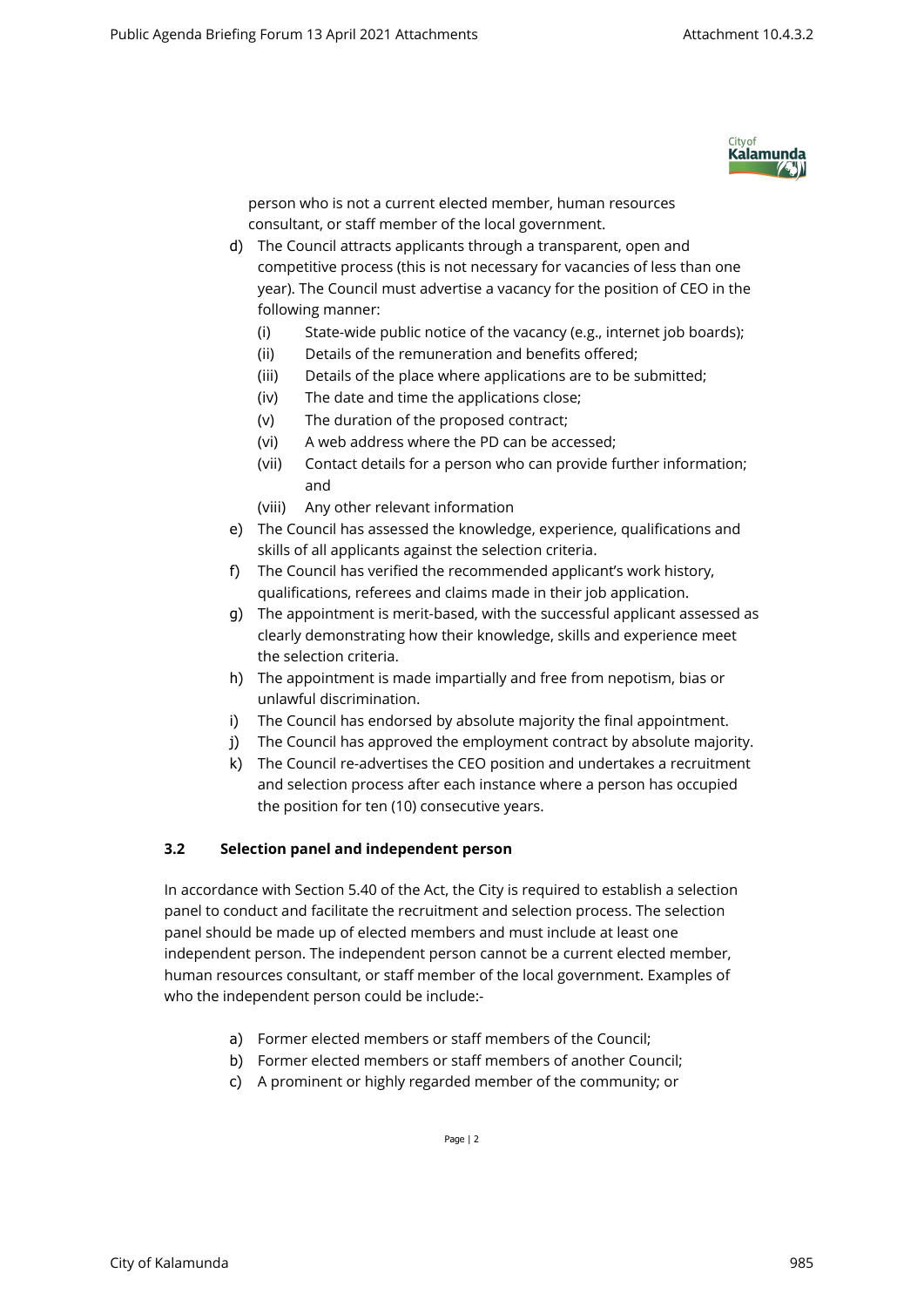

d) A person with experience in the recruitment of CEOs and senior executives

Panel members will participate in the selection panel for the duration of the recruitment and appointment process. A new panel should be selected for each occasion of CEO recruitment.

## **3.3 Selection panel responsibilities**

The panel is required to read and assess all applications and create a shortlist of appropriately qualified and experienced candidates. The shortlisted candidates will be required to conduct a presentation to the Council and will be interviewed by the Council using an agreed set of interview questions.

## **3.4 Independent human resources consultant**

The Council can seek independent advice from a Human Resources (HR) consultant, but they cannot be a member of the HR team within the City nor be associated with the City or any Council members. The consultant can be an independent HR professional, recruitment consultant or recruitment agency.

The HR consultant will provide advice to the selection panel on conducting the recruitment process, or provide support in undertaking certain aspects of the recruitment process such as:

- a) development or review of the PD;
- b) development of selection criteria;
- c) development of assessment methods in relation to the selection criteria;
- d) drafting of the advertisement;
- e) executive search;
- f) preliminary assessment of the applications;
- g) shortlisting;
- h) drafting questions for interview;
- i) coordinating interviews;
- j) preparing the selection summary assessment and recommendation;
- k) arranging for an integrity check and/or police clearance; and
- l) assisting the Council in preparing the employment contract.

The HR consultant cannot be directly involved in determining which application should be recommend for the position as their role is not one of decision maker nor can the consultant:

a) conduct the interviews of candidates (only the selection panel can do this);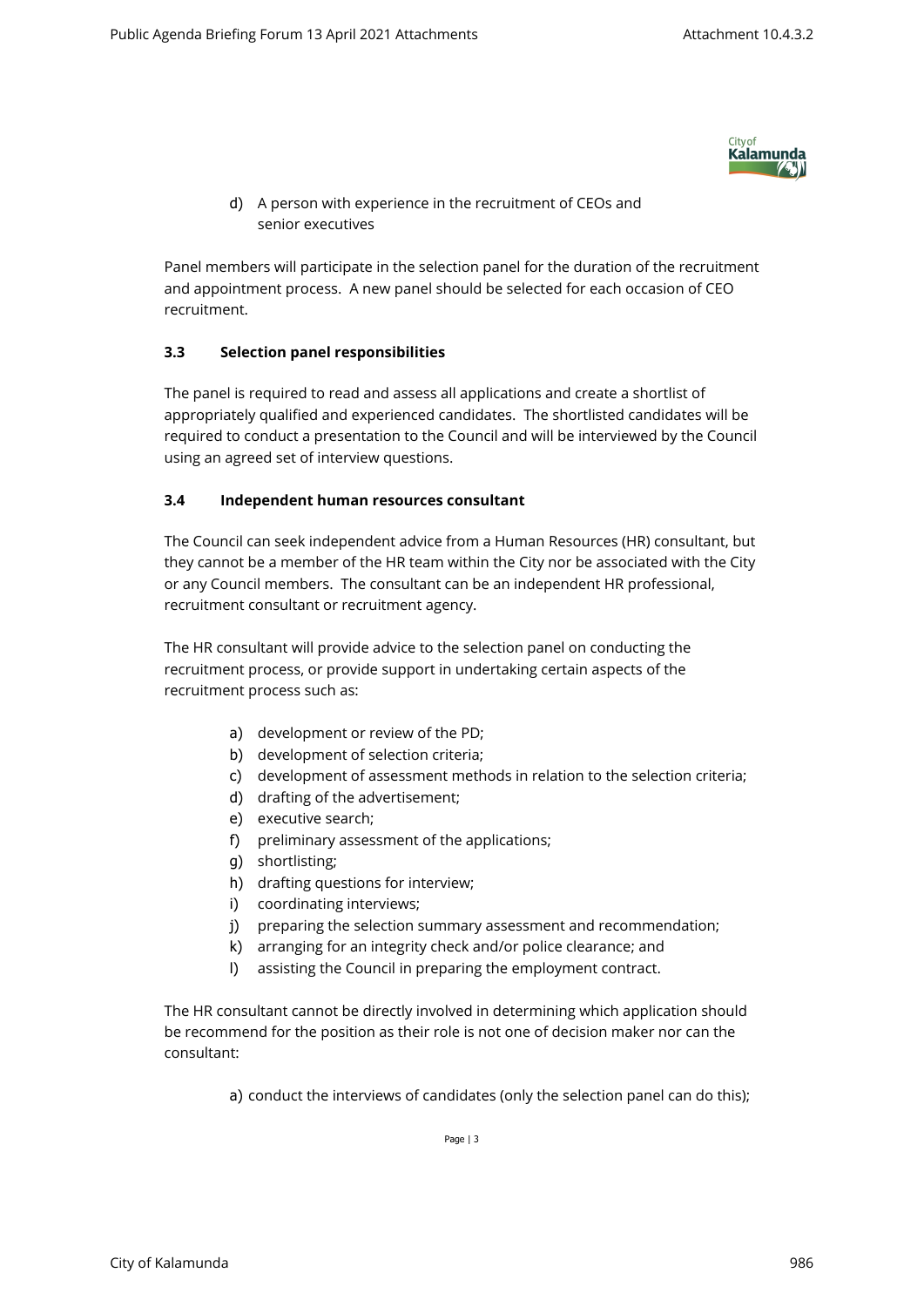

- b) make the decision about who to appoint; and
- c) negotiate the terms and conditions of employment (only provide advice on remuneration etc to the selection panel).

## **3.5 Selection and appointment of CEO**

Selection of an applicant should be based on the person best suited to the requirements of the position and the needs of the Council. As part of the selection process, the Council may request the preferred candidate to do a presentation to Council.

The appointment decision by the Council should be based on the assessment of all measures used including:

- a) assessment techniques used;
- b) quality of application;
- c) referee reports; and
- d) verification of formal qualifications, work history and other facts.

Once a preferred candidate has been identified, the CEO employment contract will be drawn up inclusive of the necessary provisions required under section 5.39 of the Act and adhere to associated regulations and legislations.

The contract:

- a) must not exceed a five-year term;
- b) contain the expiry date of the contract;
- c) specify the performance criteria for the purpose of reviewing the CEO performance; and
- d) as prescribed under regulation 18b of the Administrations Regulations, the maximum amount of money to which the CEO is to be entitled if the contract is terminated before the expiry date. The amount is not to exceed whichever is the lesser of:
	- (i) the value of one year's remuneration under the contract; or
	- (ii) the value of the remuneration that the CEO would have been entitled to, had the contract not been terminated.

The Council must approve, by absolute majority, the employment contract and the person they appoint as CEO.

## **3.6 Appointment of Acting CEO**

In accordance with Section 5.39C of the Act, if the CEO is absent from the workplace for periods of leave less than twelve months, Council is required to appoint an Acting CEO.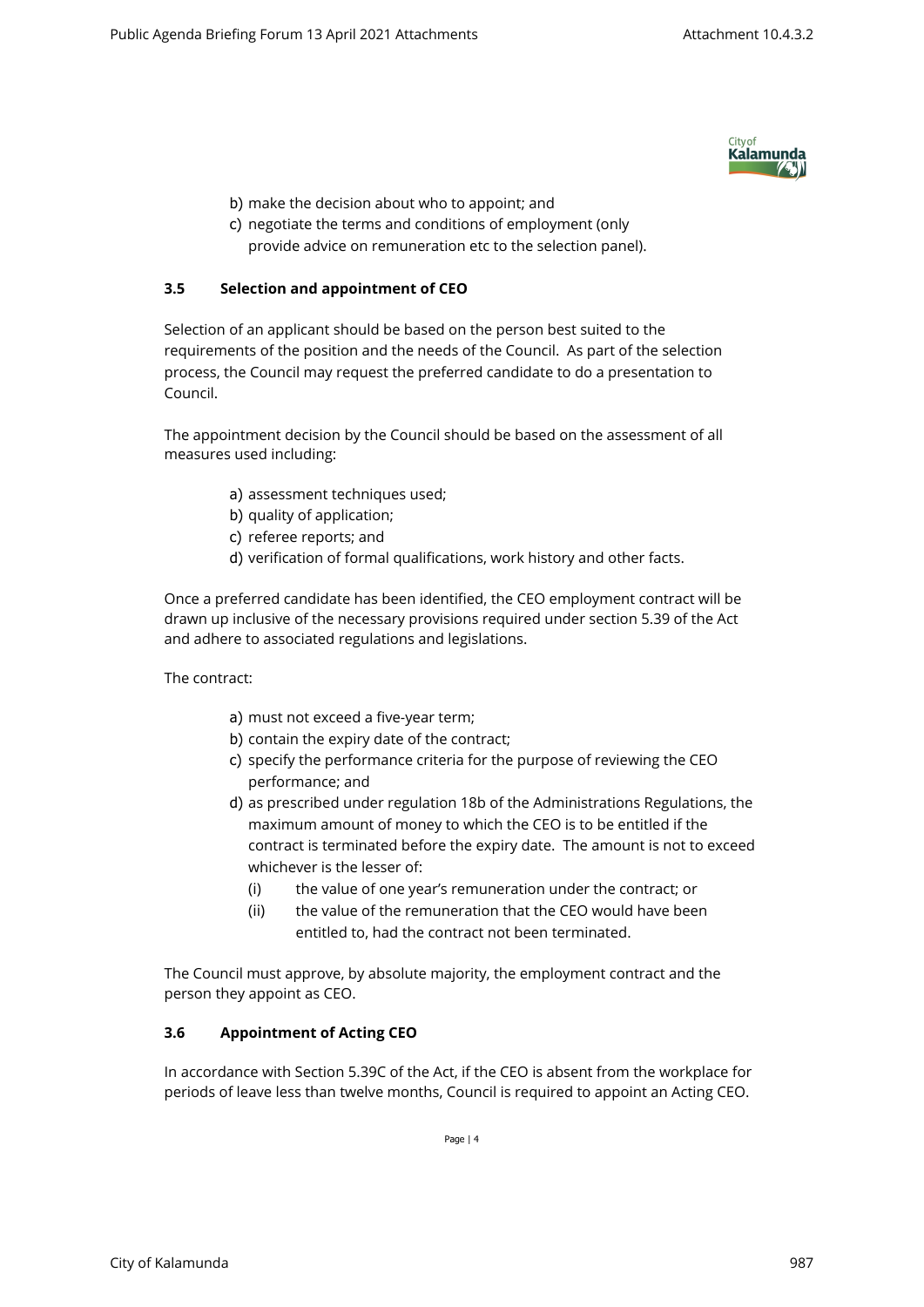

The process for appointment of an Acting CEO will be in accordance with Governance Policy # - Appointment of Acting CEO.

## **3.7 Performance Review**

In accordance with Section 5.38 of the Act, a CEO who is employed for a term of more than one year, will have their performance reviewed formally at least one in every year of their employment.

The minimum standard for performance review will be met if:

- a) performance criteria is specific, relevant, measurable, achievable and timebased;
- b) the performance criteria and the performance process are recorded in a written document, negotiated with and agreed upon by the CEO and Council;
- c) the CEO is informed about how their performance will be assessed and managed and the results of their performance assessment;
- d) the collection of evidence regarding performance outcomes is thorough and comprehensive;
- e) assessment is made free from bias and based on the CEO's achievements against documented performance criteria, and decisions and actions are impartial and transparent; and
- f) the Council has endorsed the performance review assessment by absolute majority.

Setting the performance criteria can include:

- a) service delivery targets from the City's Strategic Community Plan;
- b) budget compliance;
- c) organisational capability;
- d) operational and project management;
- e) financial performance and asset management;
- f) timeliness and accuracy of information and advice to Councillors;
- g) implementation of Council resolutions;
- h) management of organisational risks;
- i) leadership, including conduct and behaviour, and human resource management; and
- j) stakeholder management and satisfaction.

# **3.8 Performance Review Panel**

The Performance Review panel will consist of: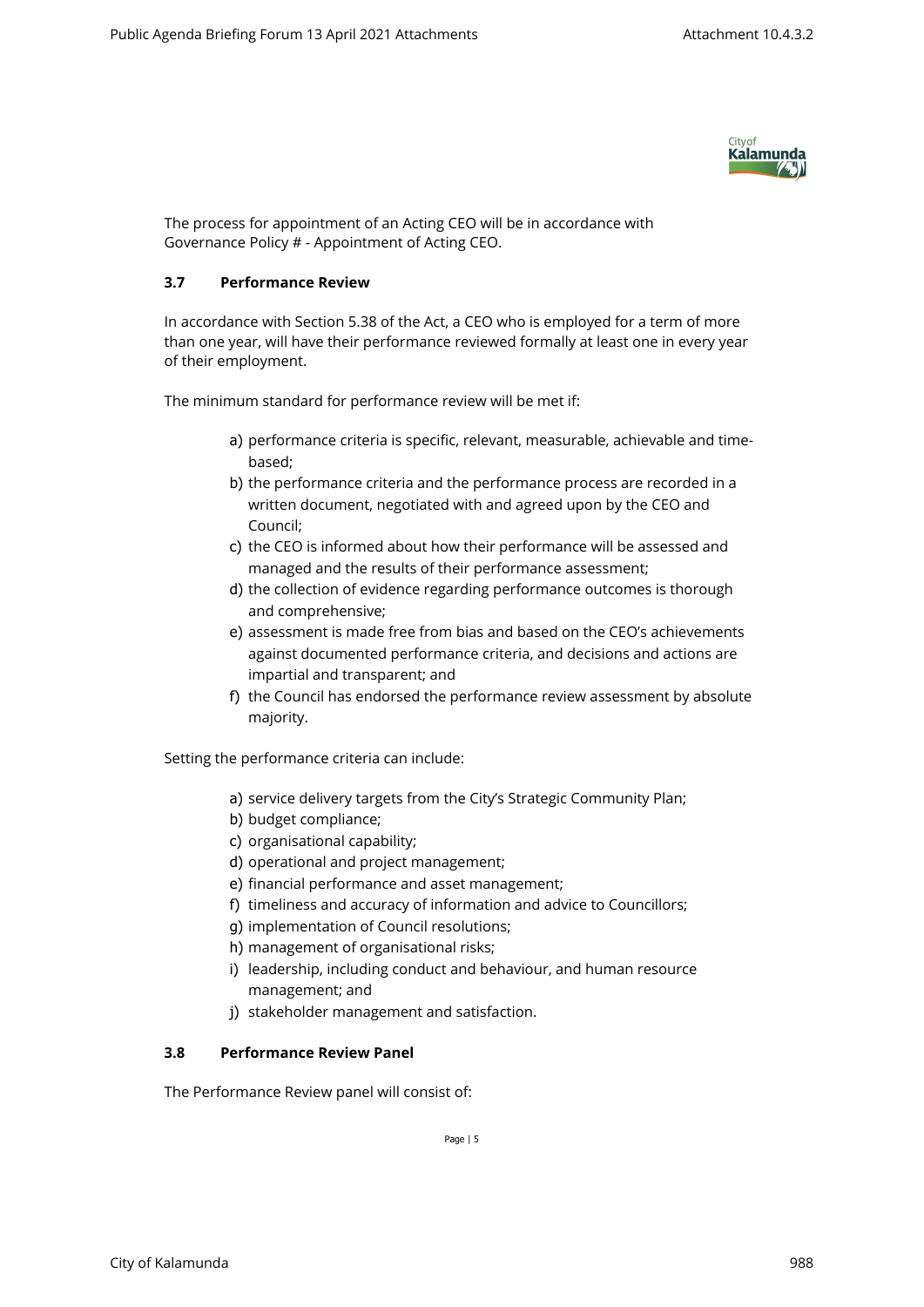

- a) the Mayor (Chairperson);
- b) the Deputy Mayor;
- c) a Council representative from each Ward (4); and
- d) an independent Consultant

The Independent Consultant should have experience in performance review in a local government setting and have no interest in, or relationship with, the Council or CEO.

A consultant can assist the review panel with:

- a) setting performance criteria;
- b) preparing the performance agreement;
- c) collecting performance evidence;
- d) writing the performance appraisal report;
- e) facilitating meetings between the performance review panel;
- f) assisting with the provision of feedback to the CEO;
- g) formulating plans to support improvement (if necessary); and
- h) providing an objective view regarding any performance managementrelated matters between the concerned parties.

It is a requirement of the regulations that the process by which the CEO's performance is documented and agreed by both parties. Council and the CEO must agree on any performance criteria that is in addition to what is specified in the CEO's contract of employment.

The CEO performance is measured in an objective manner against the performance criteria set for that year and are impartial. Assessment of the performance can include:

- a) achievement of key business outcomes;
- b) interactions with the Council and progress that has been made towards implementing the Council's strategic vision;
- c) Audit and Risk committee reports;
- d) workforce metrics
- e) incident reports;
- f) organisational survey results;
- g) relationships with relevant stakeholder groups; and
- h) insights from key stakeholders.

## **3.9 Addressing performance issues**

Once the CEO's performance has been assessed, any areas requiring attention or improvement that have been identified must be formally discussed with the CEO and a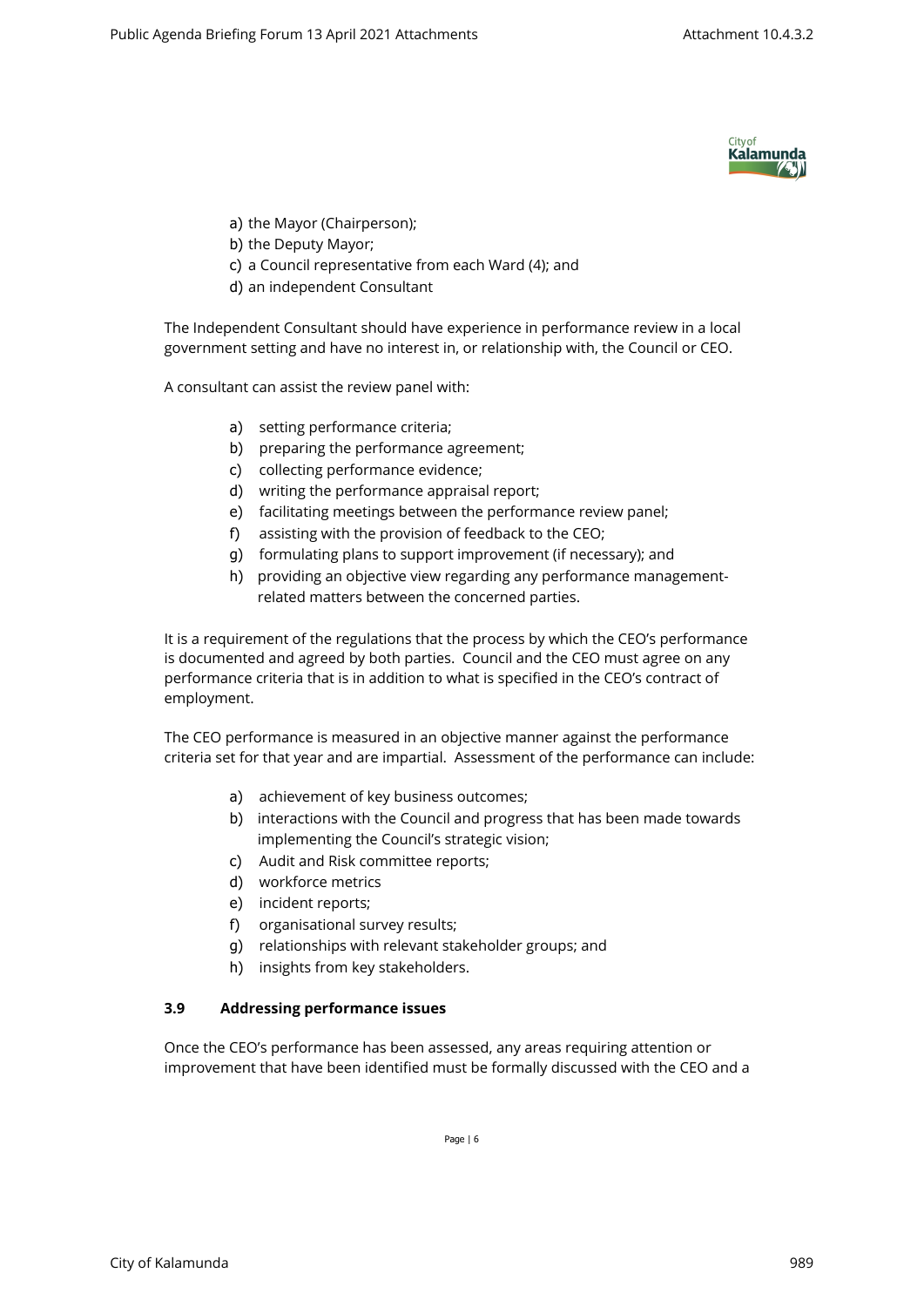

written plan agreed and implemented to address the performance shortfalls. The plan must include:

- a) actions to be taken;
- b) who is responsible for the actions;
- c) a constructive approach towards improving competency;
- d) an agreed timeframe to improve the performance gaps identified;
- e) options for professional development, training, counselling, mediation, mentoring or developing new work routines; and
- f) regular feedback discussions to ensure the improvements are being made and maintained.

If potential wrongdoing (misconduct) is identified, the Council should be referring the matter to the Public Sector Commission or Corruption and Crime Commission. This provides an independent process to follow and ensures probity, natural justice and oversight of allegations.

The Council must ensure that accurate and comprehensive records of the performance management process are created, and any information produced must be kept strictly confidential.

## **3.10 Salary Review**

The CEO's employment contract requires that the review of salary and other benefits must occur annually and must have regard to:

- a) the CEO's performance, as determined in the performance review;
- b) any changes to the work value or responsibilities of the CEO's position;
- c) the hours of work, including hours worked outside normal working hours;
- d) the condition of the market and economy generally;
- e) the relevant determination from time to time made under the Salaries and Allowances Act 1975; and
- f) the capacity of the City to pay an increase.

The Council is not obliged to increase the amount of salary or benefits but must not, other than with the CEO's consent, reduce the amount of the total salary and benefits package (also called 'Remuneration Package').

## **3.11 Termination**

The standards for the termination of the CEO's employment (other than for reasons such as voluntary resignation or retirement) are based on the principles of fairness and transparency. Procedural fairness is a principle of common law regarding the proper and fair procedure that should apply when a decision is made that may adversely impact upon a person's rights or interests.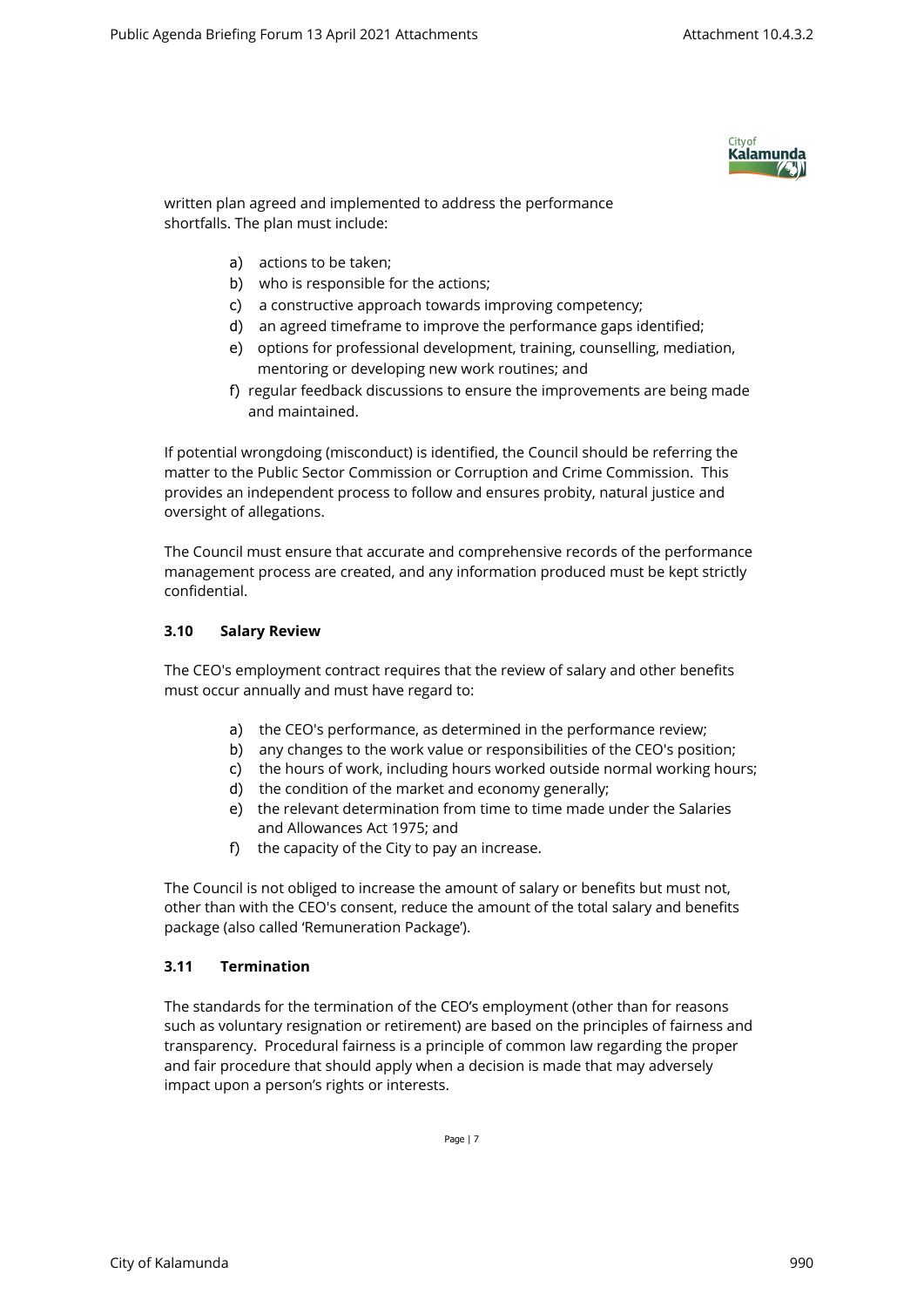

The minimum standards for the termination of a CEO's contract will be met if:

- a) decisions are based on assessment of the CEO's performance as measured against the documented performance criteria in the CEO's contract;
- b) performance issues have been identified as part a performance review (conducted within the preceding 12 months) and the CEO has been informed of the issues. The Council has given the CEO a reasonable opportunity to improve and implement a plan to remedy the performance issues, but the CEO has not subsequently remedied these issues to the satisfaction of the Council;
- c) the principle of procedural fairness is applied. The CEO is informed of their rights, entitlements and responsibilities in the termination process. This includes the CEO being provided with notice of any allegations against them, given a reasonable opportunity to respond to those allegations or decisions affecting them, and their response is genuinely considered;
- d) decisions are impartial and transparent
- e) the Council has endorsed the termination by absolute majority; and
- f) the required notice of termination (which outlines the reasons for termination) is provided in writing.

## **3.12 Reasons for termination**

The early termination of a CEO's employment may end due to:

- a) poor performance;
- b) misconduct; or
- c) non-performance or repudiation of contract terms.

There is a difference between poor performance and serious misconduct. Poor performance is defined as an employee not meeting the required performance criteria or demonstrating unacceptable conduct and behaviour at work, it includes:

- a) not carrying out their work to the required standard or not doing their job at all;
- b) not following workplace policies, rules or procedures;
- c) unacceptable conduct and behaviour at work;
- d) disruptive or negative behaviour at work;
- e) not meeting the performance criteria set out in the employment contract and/or performance agreement unless these are outside the CEO's control;
- f) not complying with an agreed plan to address performance issues;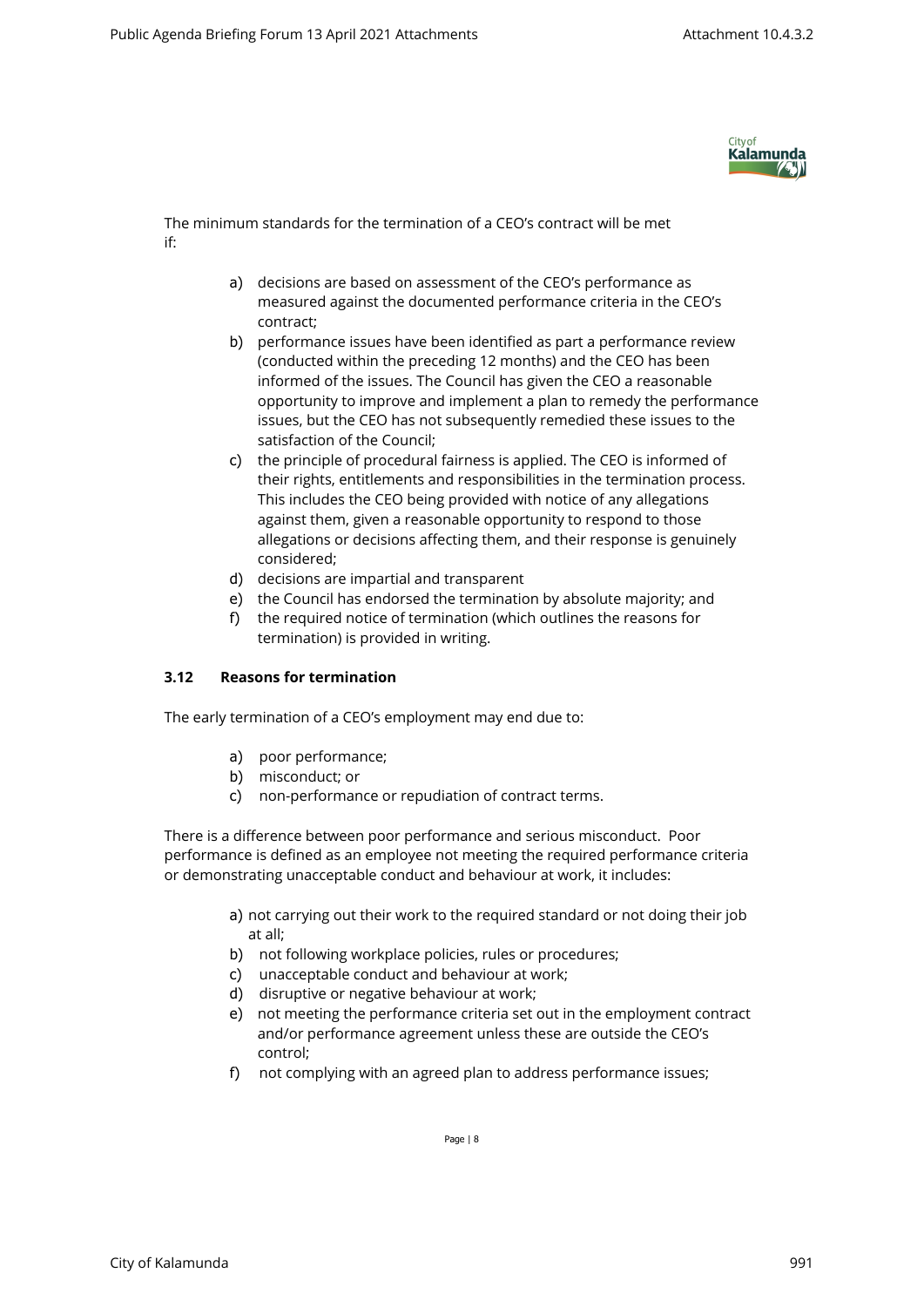

- g) failing to comply with the provisions of the Local Government Act 1995 and other relevant legislation; or
- h) ailing to follow Council endorsed policies.

Serious misconduct can include when an employee:

- a) causes serious and imminent risk to the health and safety of another person or to the reputation or revenue of the local government; or
- b) behaves unlawfully or corruptly; or
- c) deliberately behaves in a way that is inconsistent with continuing their employment.

Termination on the basis of misconduct is covered by employment law. The Council should seek independent legal, employment or industrial relations advice prior to a termination. A Council should also seek independent advice during the termination process including advice on the relevant employment legislation affecting CEO employment and the application of that legislation to their specific circumstances. This will ensure that a Council complies with employment law during the entire termination process.

A confidential request to the Director, Corporate Services can be made so Council can obtain three quotes from appropriate legal firms. The three quotes can be submitted to Council for consideration and decision. The Director, Corporate Services will raise a PO and release funds so the Council can then receive independent legal advice prior to any decision to terminate.

Council is required to endorse the decision to terminate a CEO's employment by way of an absolute majority decision. The Council must certify that the termination was in accordance with the adopted standards in regulations.

## **3.13 Termination report**

The Council will prepare a termination report which outlines the reasons for termination, the opportunities and assistance provided to the CEO to remedy any issues, and an explanation of the CEO's failure to do so.

Council must provide prior opportunities and support to the CEO to assist them in remedying the issues which form the basis of the termination. It is a requirement of the Act that Council must provide written notice to the CEO outlining the reasons for their decision to terminate

In addition, Council must certify that the termination of the CEO's employment was carried out in accordance with the standards set out in regulations.